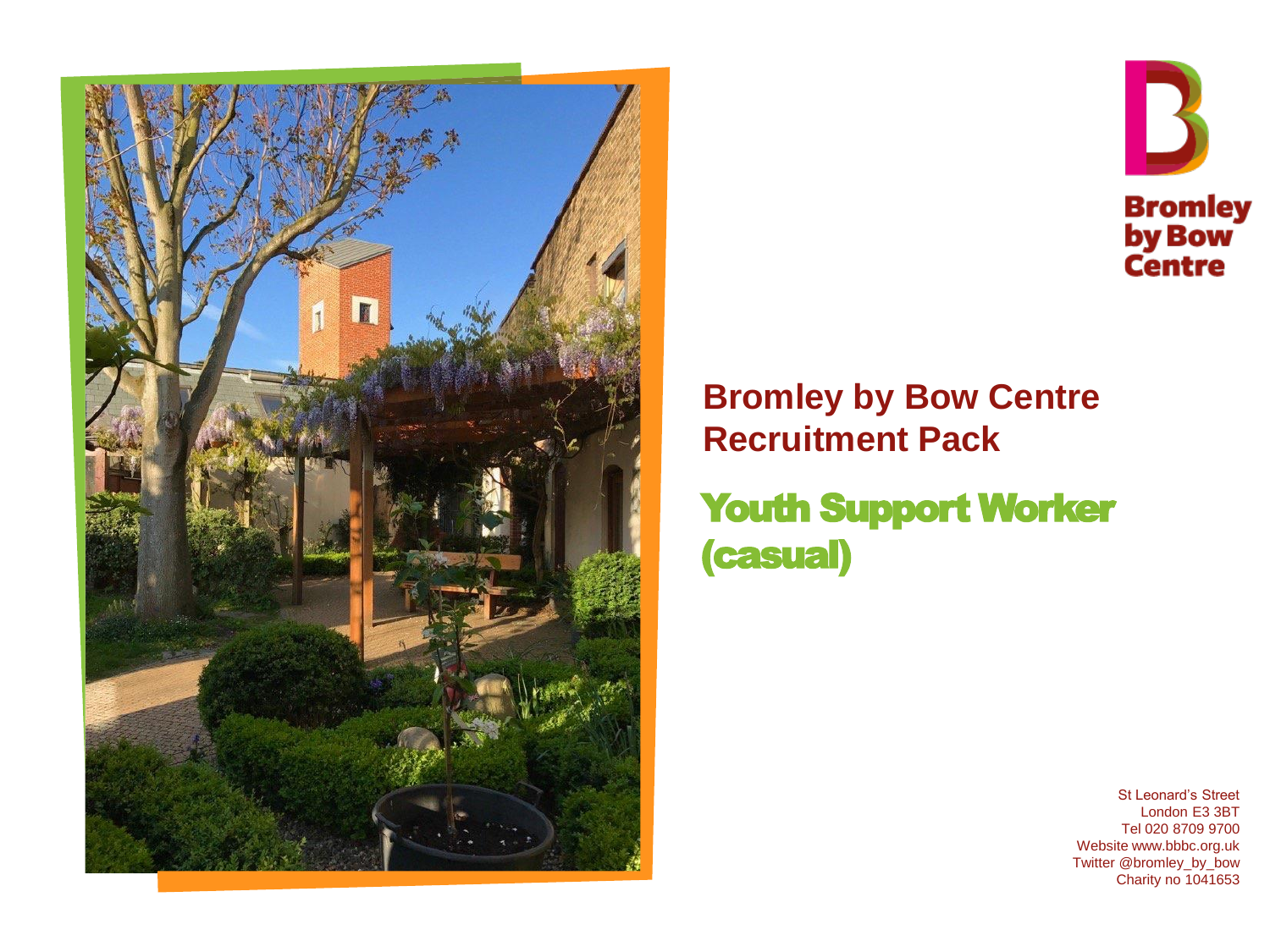# **Bromley by Bow Centre**

The Bromley by Bow Centre is a pioneering and vibrant community charity in East London globally-renowned for its radical approach to health and wellbeing. It was founded 37 years ago and sits in a beautiful three-acre community park. At its heart is a partnership between a diverse community, a locally-rooted charitable organisation, a research team and one of the most progressive primary care health teams in the UK.

We support families, young people and adults of all ages to learn new skills, improve their health and wellbeing, find employment and develop the confidence needed to achieve positive outcomes they may not have dreamt of.

We work with the most vulnerable people in our community, those who are isolated, facing physical or mental ill health or who are lacking confidence, skills or qualifications. We deliver a diverse range of projects based on a unique model that combines social entrepreneurship, the arts, learning, social support, horticulture and holistic and integrated health programmes.



**Our work is based on people's individual needs, because we know that health is primarily driven by social factors, not medical ones. Our model is based on community empowerment and people taking control of their lives.** 

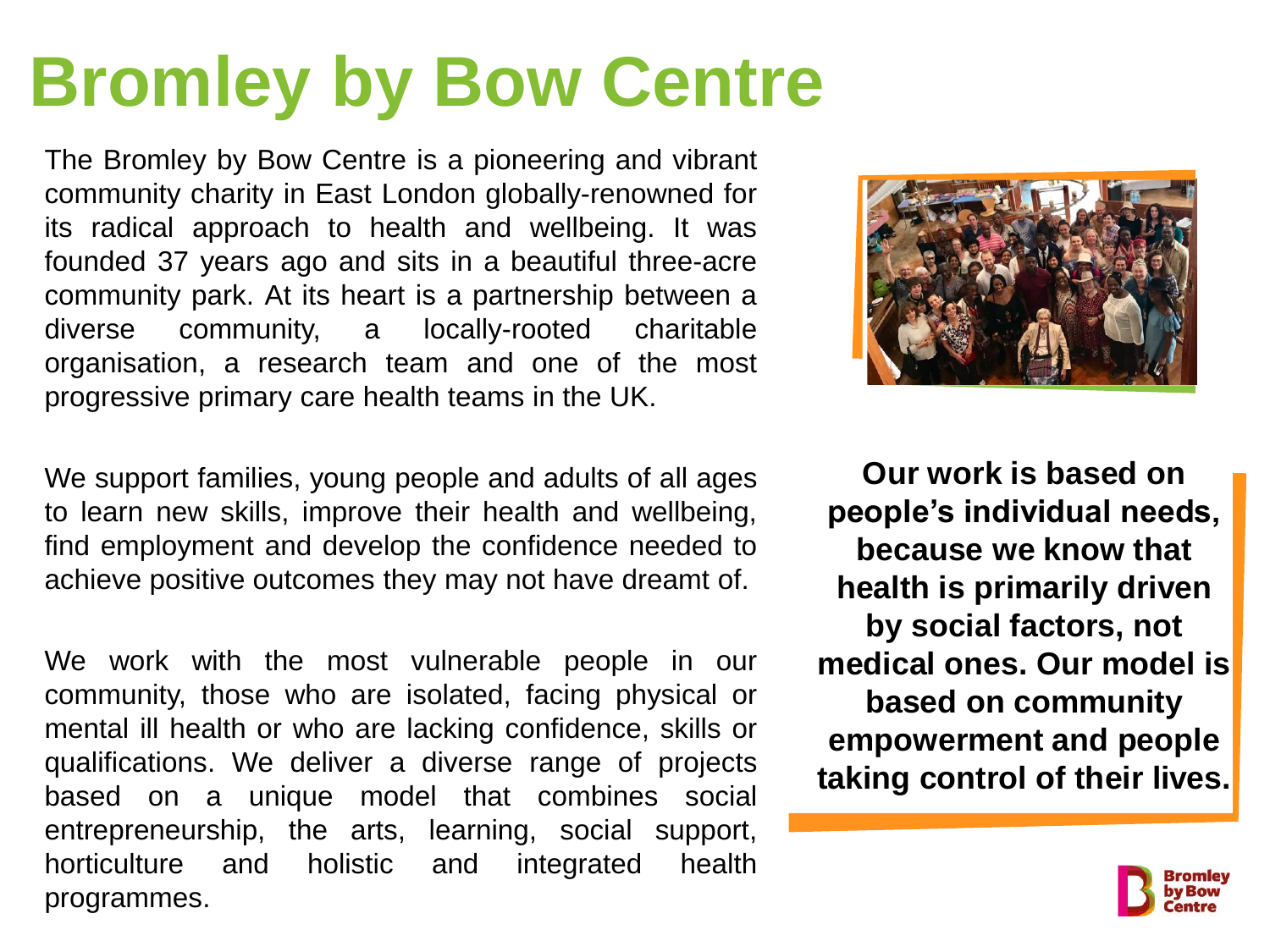# The role

We are looking for a Youth Support Worker to help young people engage in the Bromley by Bow Centre's Capital Talent Young Londoners programme. The programme is aims to reach young people between the ages of 10-21 and delivery is mainly face-to-face at Spotlight in Langdon Park or at the Bromley by Bow Centre. The sessions are wide ranging including sports such as martial arts, tennis, employability skills such as goal setting, personal motivation and confidence building. CV workshops, as well as interview preparation, job search, creative art therapy and civic participation sessions amongst others.

The programme runs for between 3 and 6 hours on Saturdays. Start times are most likely to be 10am running through until 4pm (depending on programme and scheduled session delivery ). We are looking for someone to work on a casual basis (from around 6 hours to a possible maximum of 10 hours a week) to support with the delivery of these sessions.

You should have experience of working with young people aged 10-21, supporting them in physical and sports activities as well as working with them to support them in accessing further education, training, traineeships, apprenticeships and jobs. An understanding of safeguarding, GDPR and child protection is crucial to this role.

You will be responsible for the overall coordination, planning, implementation and delivery of the programme. You will engage our young people in the delivery of various activities and events and additional training such as employability and youth focus groups with an emphasis on co production.







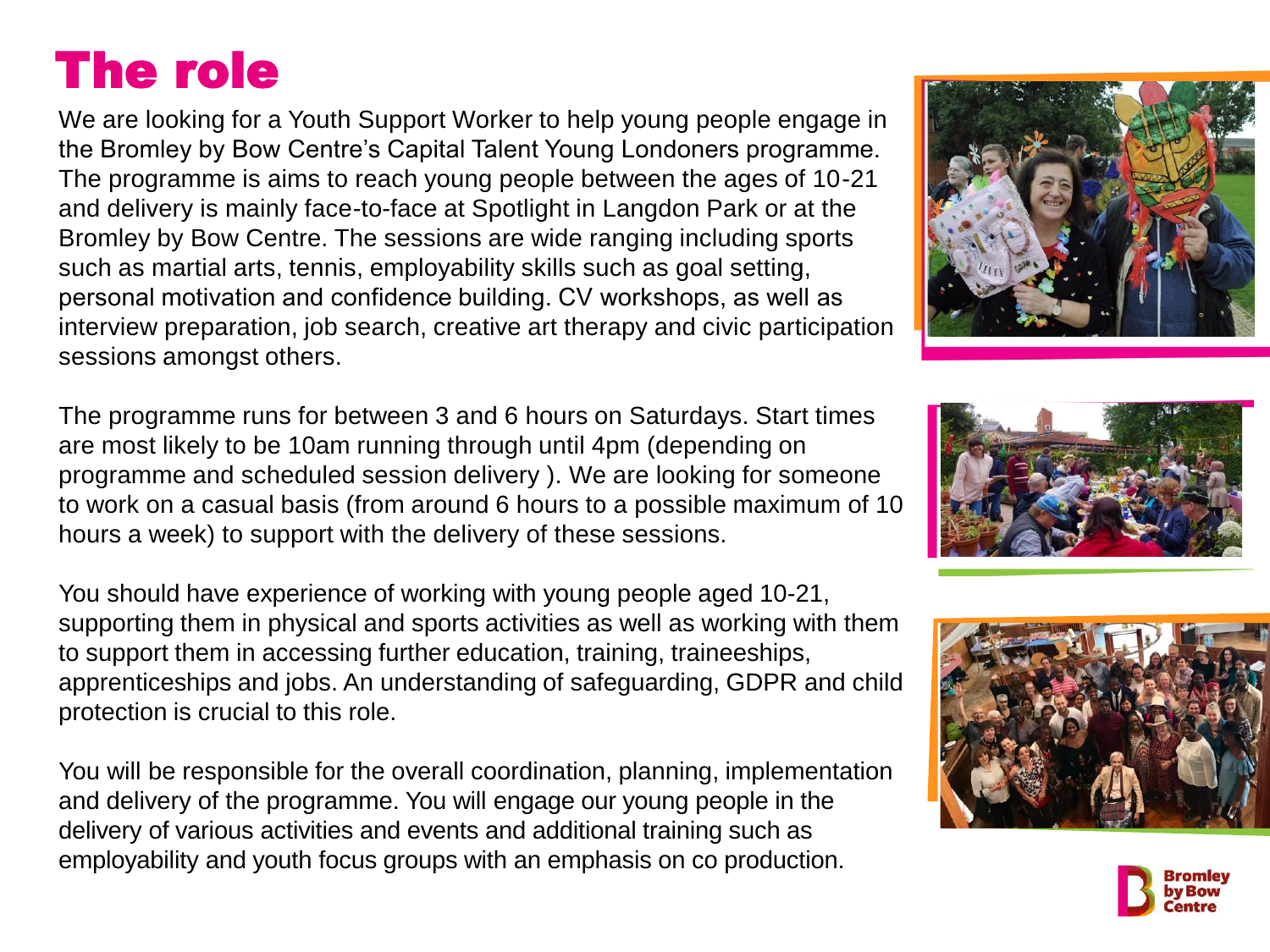# The role

| <b>Job title</b>  | <b>Casual Youth Support Worker</b>              |
|-------------------|-------------------------------------------------|
| Pay               | £11.50 $p/h$ our                                |
| <b>Reports to</b> | <b>Employability and Skills Project Manager</b> |
| <b>Contract</b>   | Casual (3 month with potential to extend)       |
| <b>Hours</b>      | Flexible (will include weekends)                |
| <b>Pension</b>    | Contribution made – details on request          |
| <b>Deadline</b>   | 29th May at 23.59pm                             |
| <b>Interviews</b> | 7 <sup>th</sup> June 2022                       |

Successful applicants will be subject to an Enhanced DBS Check.

### Applications

We believe that being a diverse organisation that is truly committed to being anti-racist will create the best outcomes for the community we work with. We are therefore actively seeking applicants from ethnic minority backgrounds and the LGBTQ+ community for this role.

Please let us know how we can make the recruitment process more accessible for you or if would like us to send you the job pack in a different format by emailing [People@bbbc.org.uk](mailto:People@bbbc.org.uk)

To apply send a covering statement outlining your interest and relevant experience for this role and CV to [people@bbbc.org.uk](mailto:people@bbbc.org.uk)







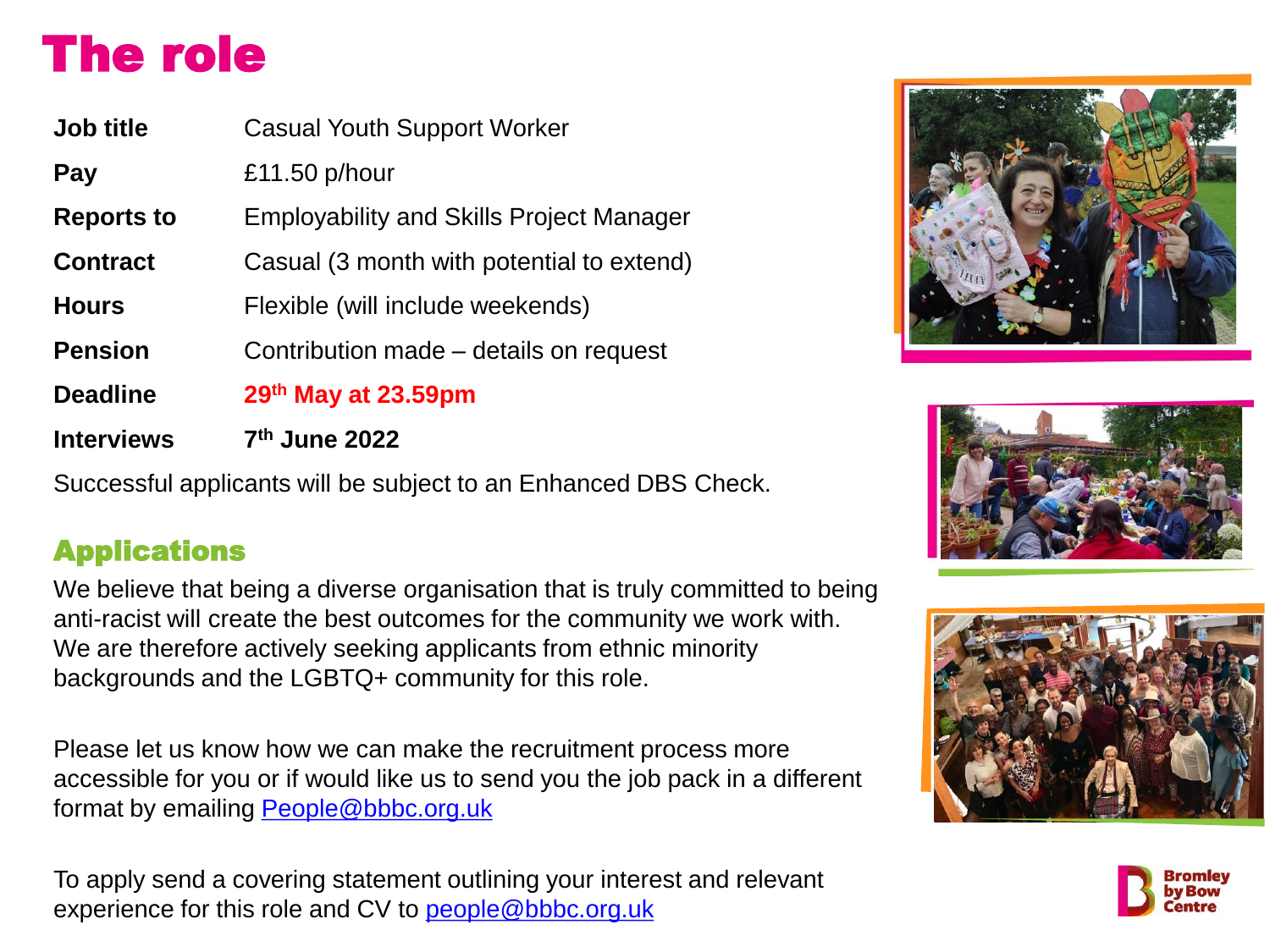## Sessional Youth Support Worker Job Description

### Key responsibilities

The role includes the following duties however these may change as the post evolves:

- To effectively outreach, engage and recruit young people aged 10-21 as well as maintain a network of relationships with interested stakeholders and referring agencies.
- To successfully implement and deliver engaging weekly sessions on the Capital Talent Young Londoners programme and facilitate groups and activities for young people
- To maintain a record of all participant engagement and development during their involvement on the programme
- Keep up to date accurate records of attendance as well as a good quality skills action plan and SMART Goals.
- To assess the needs of young people, adjusting delivery accordingly including support for young people with additional learning needs.
- To evaluate the programme and work with Bromley by Bow Centre staff to improve and grow delivery.
- To support young people in all aspects of employability, including application forms, interview skills and job search techniques through one to ones.
- To support centre staff to signpost young people and their families to other relevant services to activities and support that will be beneficial to them.
- To support staff to promote and recruit to the programme and to capture case studies for evaluation as and when needed.
- To complete weekly data capture forms